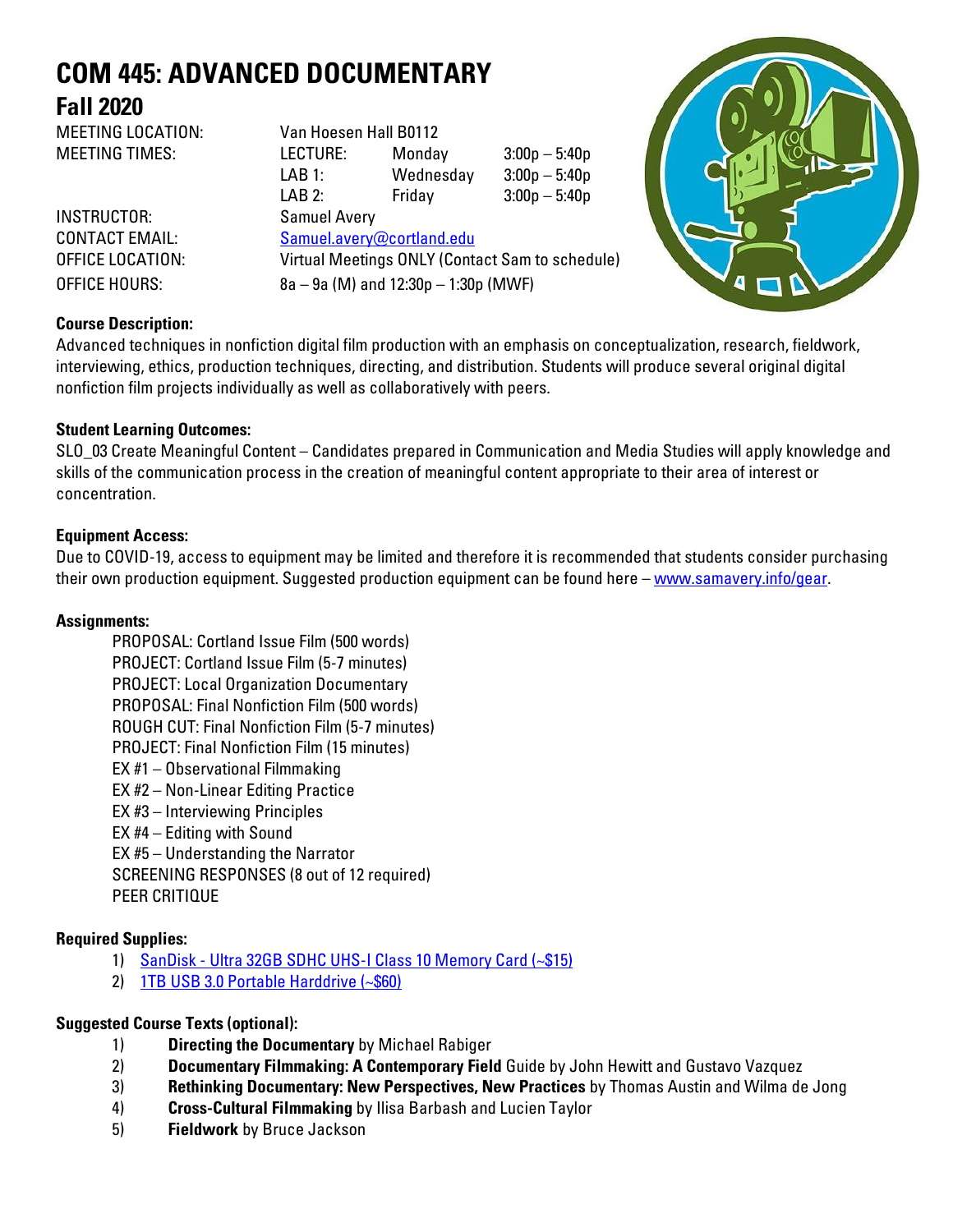# **COM 445 – Advanced Documentary Tentative Course Schedule**\*

| <b>WEEK</b>     | <b>DESCRIPTION</b>                                                | <b>ASSIGNMENT(S)</b>                         |  |
|-----------------|-------------------------------------------------------------------|----------------------------------------------|--|
| Aug. 31         | <b>Understanding Documentary Film</b>                             | <b>Review and Sign Syllabus</b>              |  |
| LAB             | Developing Your Idea & Finding Your Voice                         | Begin Film Journal                           |  |
| <b>Sept. 07</b> | <b>Modes of Production</b>                                        | <b>READ:</b> The Filmmaker As Hunter         |  |
| LAB             | <b>Production Workshop: Camera Operation</b>                      | <b>Practice Camera Operation</b>             |  |
| <b>Sept. 14</b> | <b>EXPOSITORY: Nanook of the North, Dead Birds &amp; Penguins</b> | Film Journal                                 |  |
| LAB             | <b>Production Workshop: Recording Sound</b>                       | <b>Practice Recording Sound</b>              |  |
| <b>Sept. 21</b> | <b>OBSERVATIONAL: Don't Look Back (1966)</b>                      | Film Journal                                 |  |
| LAB             | <b>EXERCISE #1: Observational Filmmaking</b>                      | Proposal: Cortland Issue Film                |  |
| <b>Sept. 28</b> | POETIC: Samasara (2011)                                           | Film Journal                                 |  |
| LAB             | <b>EXERCISE #2: Nonlinear Editing (EX. #1)</b>                    | Finish Exercise #2                           |  |
| Oct. 05         | <b>PERFORMATIVE:</b> Tongues Untied (1987)                        | Film Journal                                 |  |
| LAB             | <b>EXERCISE #3: Principles of Interviewing</b>                    | READ: The Image Mirrored                     |  |
| <b>Oct. 12</b>  | <b>REFLEXIVE: Exit Through the Gift Shop (2010)</b>               | Film Journal                                 |  |
| LAB             | EXERCISE #4: Editing with Sound (EX. #3)                          | Finish Exercise #4                           |  |
| Oct. 19         | PARTICIPATORY: Supersize Me (2004)                                | Film Journal                                 |  |
| LAB             | <b>EXERCISE #5: Understanding the Narrator</b>                    | Finish Exercise #5                           |  |
| <b>Oct. 26</b>  | <b>DISCUSSION: Fast, Cheap, and Out of Control (1997)</b>         | Film Journal                                 |  |
| LAB             | PRE-PRODUCTION: Local Organization Documentary                    | <b>Finalize Edit for Cortland Issue Film</b> |  |
| <b>Nov. 02</b>  | <b>SCREENING: Cortland Issue Films</b>                            | Peer Critique                                |  |
| LAB             | <b>PRODUCTION: Local Organization Documentary</b>                 | Post-Production: Local Organization          |  |
| <b>Nov. 09</b>  | <b>DISCUSSION: American Movie (1999)</b>                          | Film Journal                                 |  |
| LAB             | Sign Up: Individual Meetings                                      | Post-Production: Local Organization          |  |
| <b>Nov. 16</b>  | <b>SCREENING: Local Organization Documentary</b>                  | <b>Proposal: Final Project</b>               |  |
| LAB             | <b>Final Project Brainstorm</b>                                   | <b>Production: Final Project</b>             |  |
| <b>Nov. 23</b>  | No Class (Thanksgiving Break)                                     | <b>Production: Final Project</b>             |  |
| <b>Nov. 30</b>  | VIRTUAL SCREENING & DISCUSSION: Thin Blue Line (1988)             | <b>Production: Final Project</b>             |  |
| LAB             | <b>Continue Work on Final Project</b>                             | <b>Post-Production: Final Project</b>        |  |
| Dec. 07         | <b>VIRTUAL SCREENING &amp; DISCUSSION: Grizzly Man (2005)</b>     | <b>Post-Production: Final Project</b>        |  |
| LAB             | <b>Continue Work on Final Project</b>                             | <b>Post-Production: Final Project</b>        |  |
| <b>Dec. 16</b>  | <b>Final Screening Party (VIRTUAL)</b>                            | <b>Submit to Festivals</b>                   |  |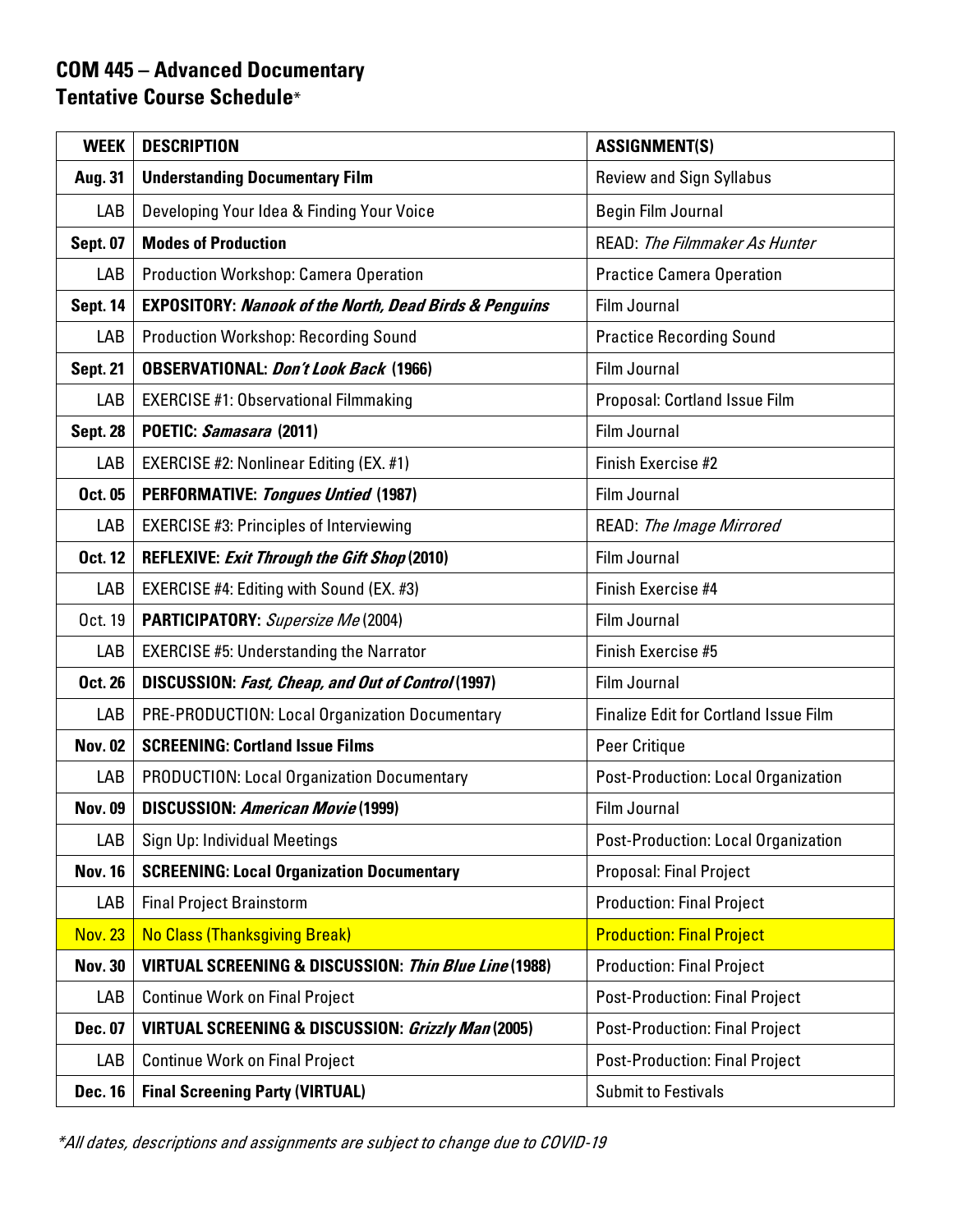# **Course Guidelines and College Statements:**

#### **Academic Integrity:**

All students are expected to uphold academic integrity standards. Plagiarism is defined as taking the ideas of others and using them as one's own without due credit. Students who cheat in examinations, course assignments, or plagiarize in this course may be disciplined in accordance with university rules and regulations. (College Handbook, Chapter 340)

#### **Attendance Policy:**

All students are required to attend class meetings (both in-person and virtual) and participate. Missing more than six (6) classes will result in a failing grade for COM 445 – Advanced Documentary.

# **Disability Notice:**

As part of SUNY Cortland's commitment to a diverse, equitable, and inclusive environment, we strive to provide students with equal access to all courses. If you believe you will require accommodations in this course, please place a request with the Disability Resources Office at disability.resources@cortland.edu or call 607-753-2967. Please note that accommodations are generally not provided retroactively so timely contact with the Disability Resources Office is important. All students should consider meeting with their course instructor who may be helpful in other ways. (College Handbook, Chapter 745)

#### **Diversity Notice:**

SUNY Cortland is dedicated to the premise that every individual is important in a unique way and contributes to the overall quality of the institution. We define diversity broadly to include all aspects of human difference. The College is committed to inclusion, equity, and access and thus committed to creating and sustaining a climate that is equitable, respectful and free from prejudice for students, faculty and staff. We value diversity in the learning environment and know that it enhances our ability to inspire students to learn, lead and serve in a changing world. We are committed to promoting a diverse and inclusive campus through the recruitment and retention of faculty, staff and students. As a community, we hold important the democracy of ideas, tempered by a commitment to free speech and the standards of inquiry and debate. To this end, we are dedicated to developing and sustaining a learning environment where it is safe to explore our differences and celebrate the richness inherent in our pluralistic society. (College Handbook, Chapter 130)

#### **Inclusive Learning Environment:**

SUNY Cortland is committed to a diverse, equitable and inclusive environment. The course instructor honors this commitment and respects and values differences. All students enrolled in this course are expected to be considerate of others, promote a collaborative and supportive educational environment, and demonstrate respect for individuals with regard to ability or disability, age, ethnicity, gender, gender identity/expression, race, religion, sex, sexual orientation, socio-economic status or other aspects of identity. In an environment that fosters inclusion, students have the opportunity to bring their various identities into conversation as they find helpful, but are not expected to represent or speak for an entire group of people who share aspects of an identity. If you have any questions or concerns about this statement, contact the Institutional Equity and Inclusion Office at 607-753-2263. (IEIO http://www2.cortland.edu/about/diversity/)

#### **Title IX Statement:**

Title IX, when combined with New York Human Rights Law and the New York Education Law 129-B, prohibits discrimination, harassment and violence based on sex, gender, gender identity/expression, and/or sexual orientation in the education setting. The federal Clery Act and NY Education Law 129-B provide certain rights and responsibilities after an incident of sexual or interpersonal violence. When a violation occurs, victims and survivors are eligible for campus and community resources. Where the College has jurisdiction, it may investigate and take action in accordance with College policy. If you or someone you know wishes to report discrimination based in sex, gender, gender identity/expression, and/or sexual orientation, or wishes to report sexual harassment, sexual violence, stalking or relationship violence, please contact the Title IX Coordinator at 607-753-4550, or visit cortland.edu/titleix to learn about all reporting options and resources. (Updated by SUNY Legal Feb. 1, 2018). (Title IX http://www2.cortland.edu/titleix)